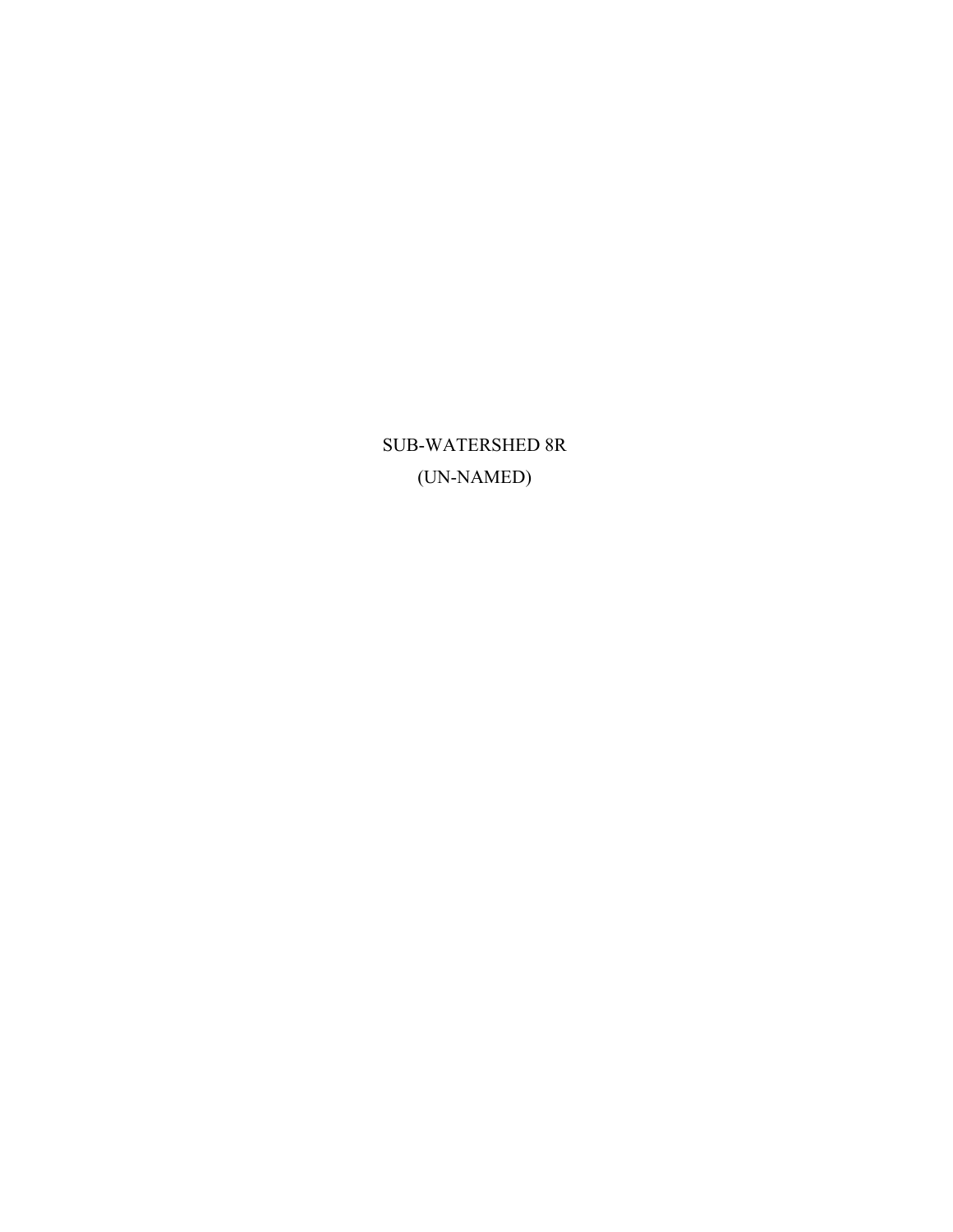## Sub-watershed 8R (unnamed)

# General Discussion

This sub-watershed encompasses 2 square miles or 1,308 acres of land area which is approximately 1.47% of the total study area. It is drained by 2.1 miles of tributaries (.89% of the total of all watershed tributaries) and has .9 of an acre in lakes and ponds (.07% of subwatershed area). Commonwealth records indicate no mining activity at all in this sub-watershed. Our field investigations find only one surface mine, which is flowing.

The following is a summation of the flows from the three sampling stations, SC8R1, SC8R2 and SC8R3, located at the mouth of the three major unnamed tributaries draining the sub-watershed and shown on drawing 7119-6. The percentage that these stations contribute in pollution load and flow to the total pollution load and flow as measured at Monitoring Station SC1 on Stony Creek is also included.

|                   |               | Percent of             |
|-------------------|---------------|------------------------|
|                   | Averages      | <b>Total Watershed</b> |
| pH                | 6.3           |                        |
| Net Cold Acidity  | 185.05 PPD    | .59%                   |
| Net Hot Acidity   | 0 PPD         | $0\%$                  |
| Ferrous Iron      | 3.56 PPD      | .46%                   |
| <b>Total Iron</b> | 8.56 PPD      | .19%                   |
| Sulfate           | 1,514.12 PPD  | .79%                   |
| Hardness          | 2,308.15 PPD  | 1.12%                  |
| Flow              | 2,286,720 GPD | 1.43%                  |

The following plate shows the location of all deep mine openings and strip mines where they exist within this sub-watershed as well as the location of all sampling stations.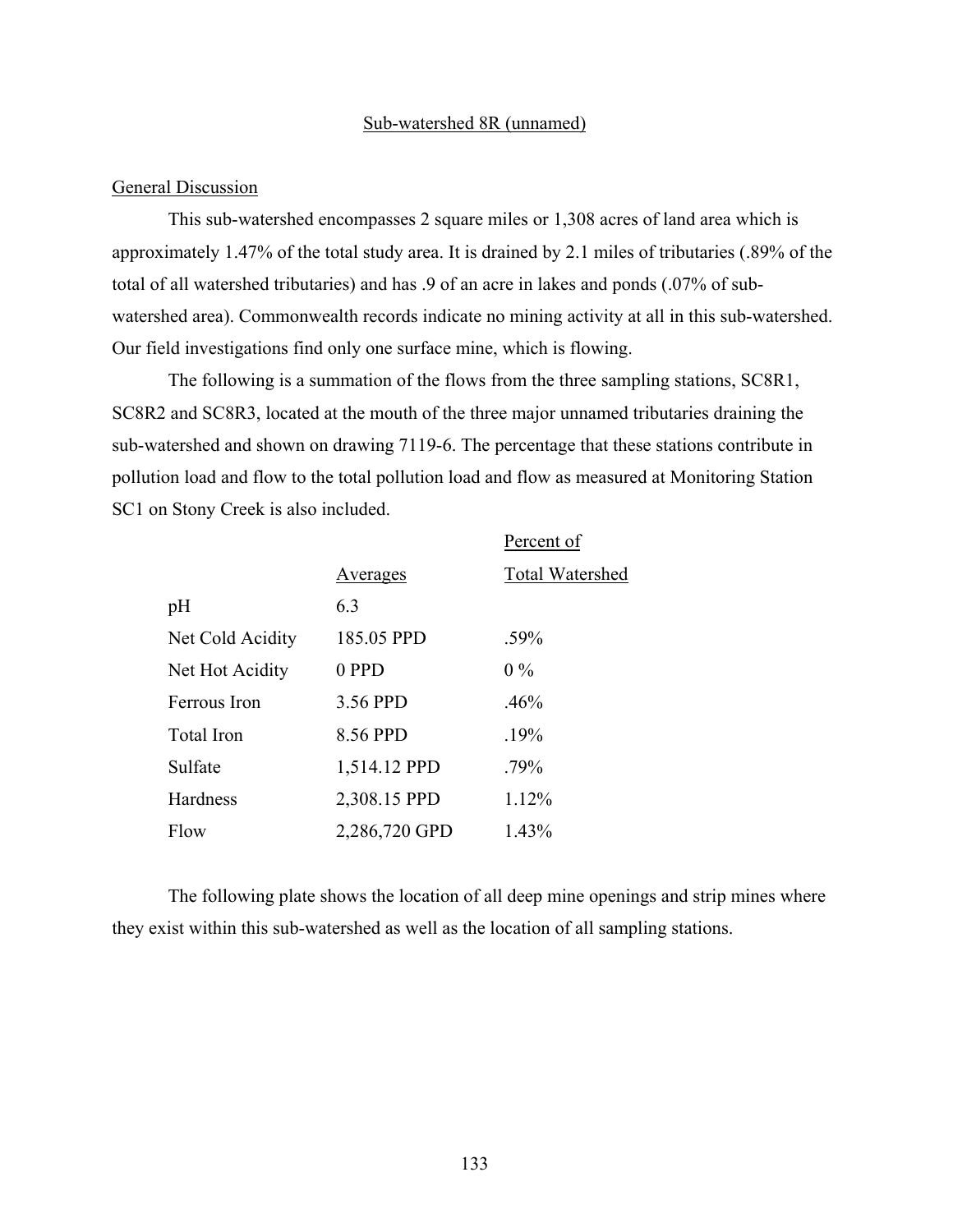

KEY PLAN



MAP OF SUB-WATERSHED 8  $(UN-NAMED)$ <br>scale:  $i^*$ = 2000'

 $-134-$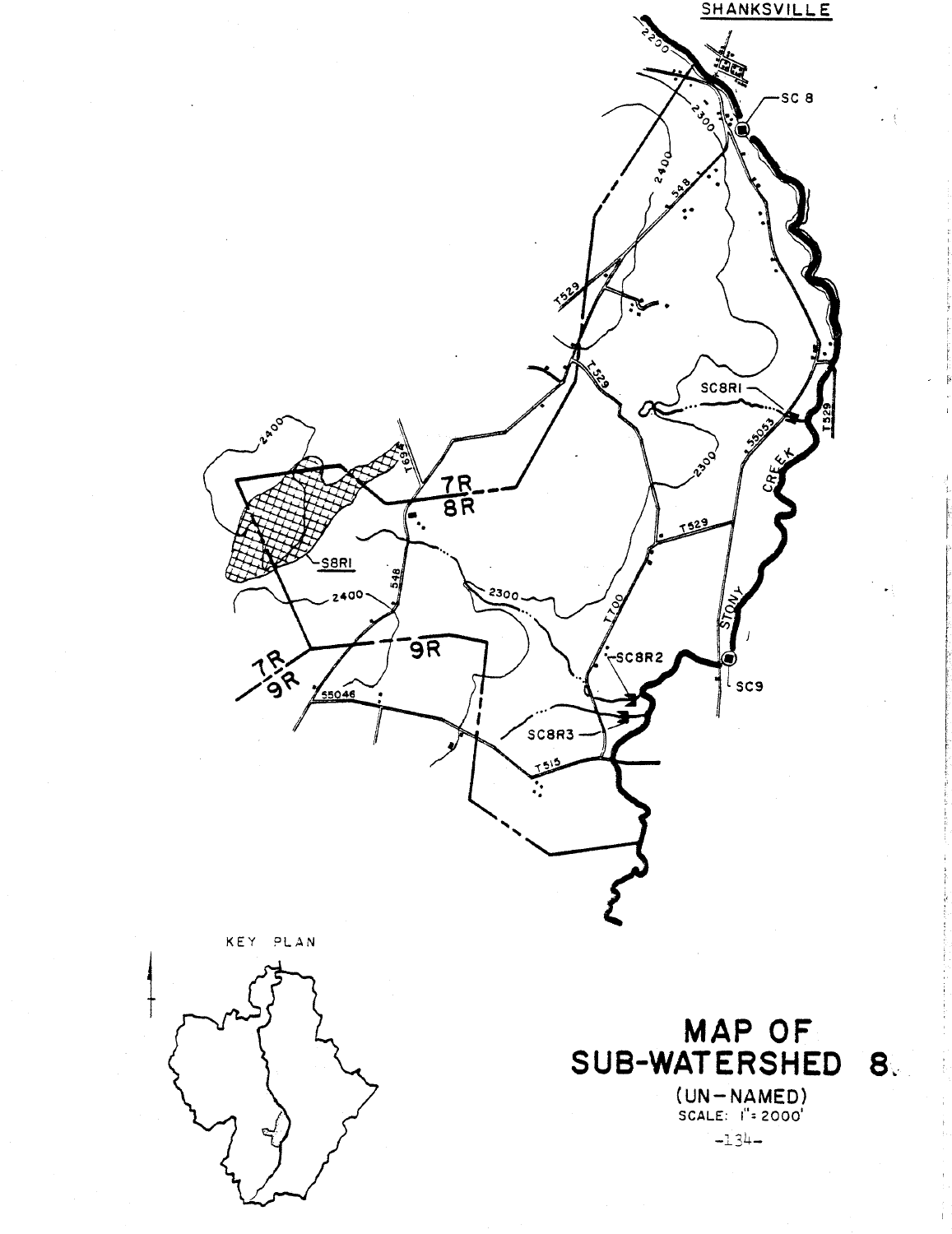# Strip Mines

The Commonwealth records indicate that there are no stip mines in this sub-watershed. Our field investigations locate one surface mine which is flowing. Table 29 lists the abandoned strip mine that is within the sub-watershed with the following information: the name of the mine or operator if known, the area and seam mined, the designation we give the mine, whether or not there is a flow, and whether it connects with a deep mine.

The total acreage of abandoned surface mines in sub-watershed 8R is 66.10 acres (5.05% of the sub-watershed area).

Table 30 gives the averages of the abandoned surface mine flows. Directly under the averages are the percentages of flows and pollution load that each mine contributes to the pollution load of the sub-watershed as measured at sampling stations SC8R1, SC8R2, and SC8R3.

Where a single surface mine has more than one flow, the averages of the flows are added together.

Following Table 30 is the description of the flowing strip mine along with abatement recommendations.

# TABLE 29

# Abandoned Surface Mine

# Sub-watershed 8R

|        |              | Area  |             |      |                                   |
|--------|--------------|-------|-------------|------|-----------------------------------|
| Mine   | Name of Mine | Mined | <b>Seam</b> |      | Connection                        |
| Number | or Operator  |       |             |      | (Acres) Mined Flowing w/Deep Mine |
| S8R1   | Unknown      | 66 10 | - H.        | Yes. | No.                               |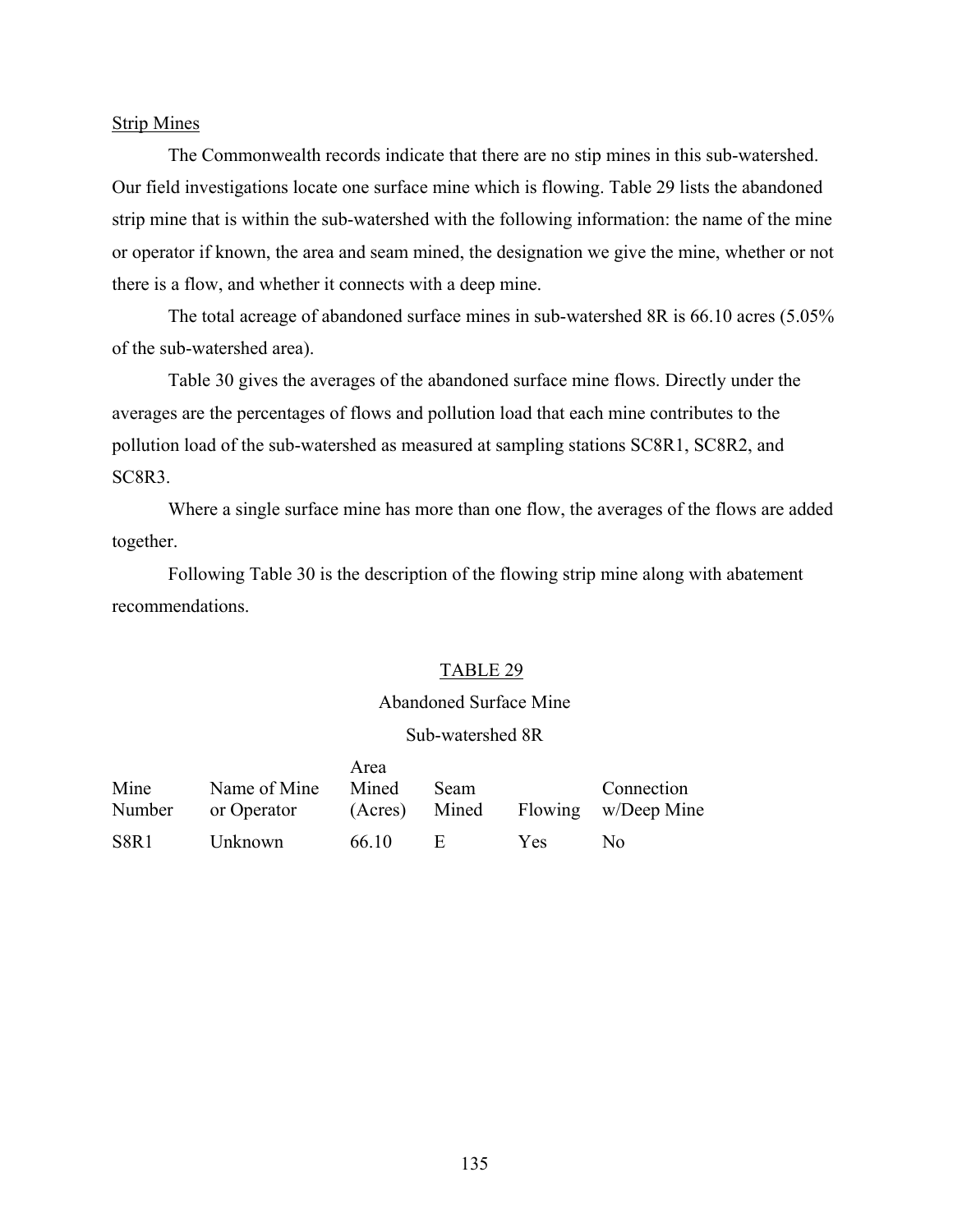# Abandoned Surface Mine Average Water Quality Data

# Sub-watershed 8R

| Mine<br>$\mathbb{N} \circ \bullet$ | рH          | Net Cold<br>Acid<br>ppd | Net Hot<br>Acid<br>ppd   | Ferrous Iron<br>ppd | Total Iron<br>ppd | Sulfate<br>ppd | Hardness Flow<br>ppd | gpd  |
|------------------------------------|-------------|-------------------------|--------------------------|---------------------|-------------------|----------------|----------------------|------|
| S8R1                               | $3 \cdot 2$ | 150.84                  | 681.53                   | 13:45               | 36.80             | 965.65         | 1,460 86,400         |      |
|                                    |             | 81.5%                   | $\overline{\phantom{a}}$ | 377.8%              | 429.9%            | 63.8%          | 63.3%                | 3.8% |

 $-95T$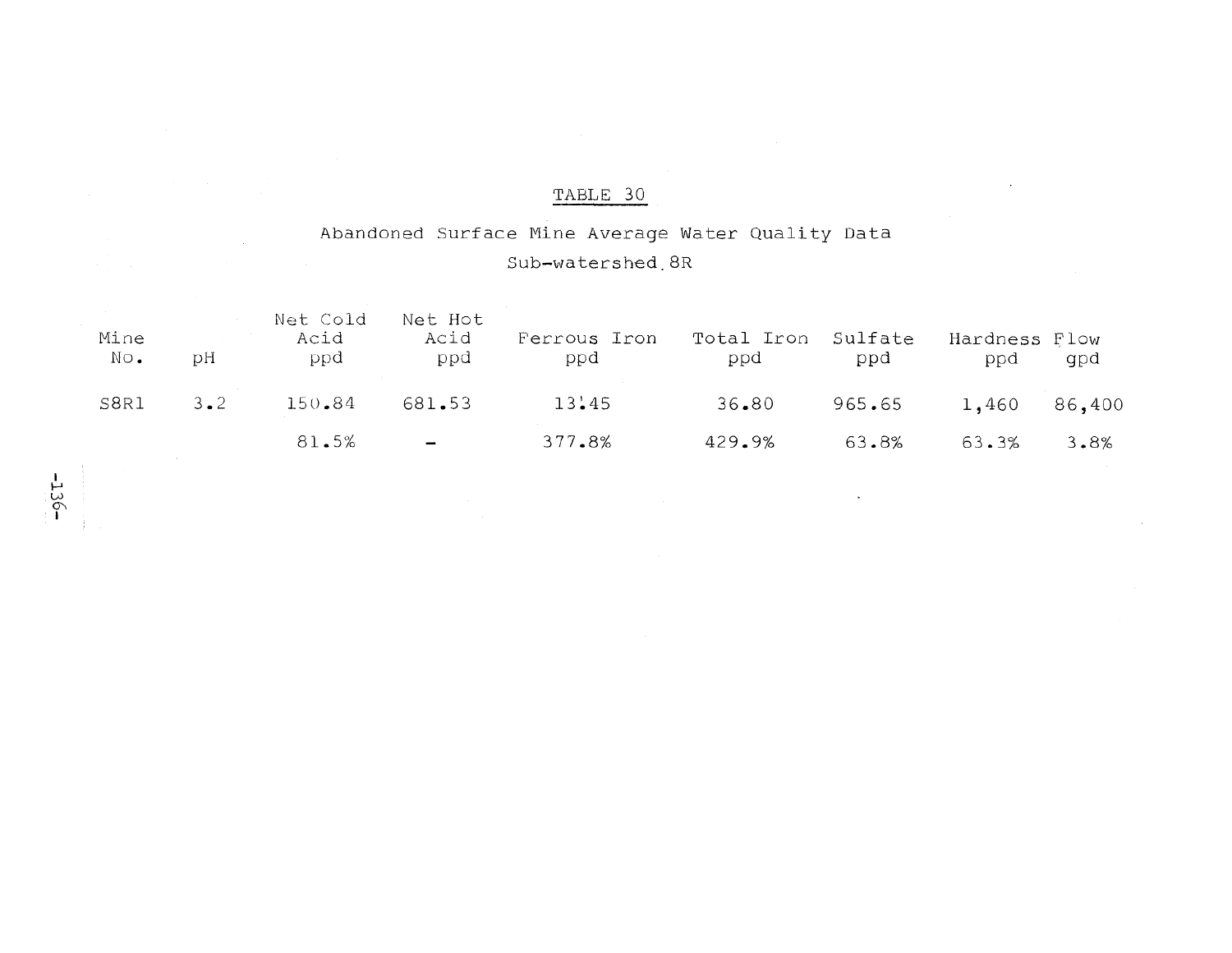Strip Mine: S8R1 Area: 66.10 acres Location: South of intersection of Rts. T 548 and T 529 Status: Reclaimed Owned by: Unknown Seam mined: E Connection with deep mine: None Flowing: Three leaching areas

General Description:

Mostly flat well vegetated land exists here.

Recommendation:

Diversion ditches would direct and control the runoff.

Cost:

Ditches \$2,000

# Recommendations

Table 31 gives the recommended abatement procedures with cost benefication for all polluting deep and surface mines. Table 32 lists the sources abated, the amount of benefication and the costs associated with each recommendation.

An estimated effectiveness of 60% reduction of the pollution load is assigned for each recommendation.

The distance between SC8R2 and the next polluting tributary downstream is approximately one mile. This is the minimum distance on Stony Creek that would benefit from work being done in this sub-watershed.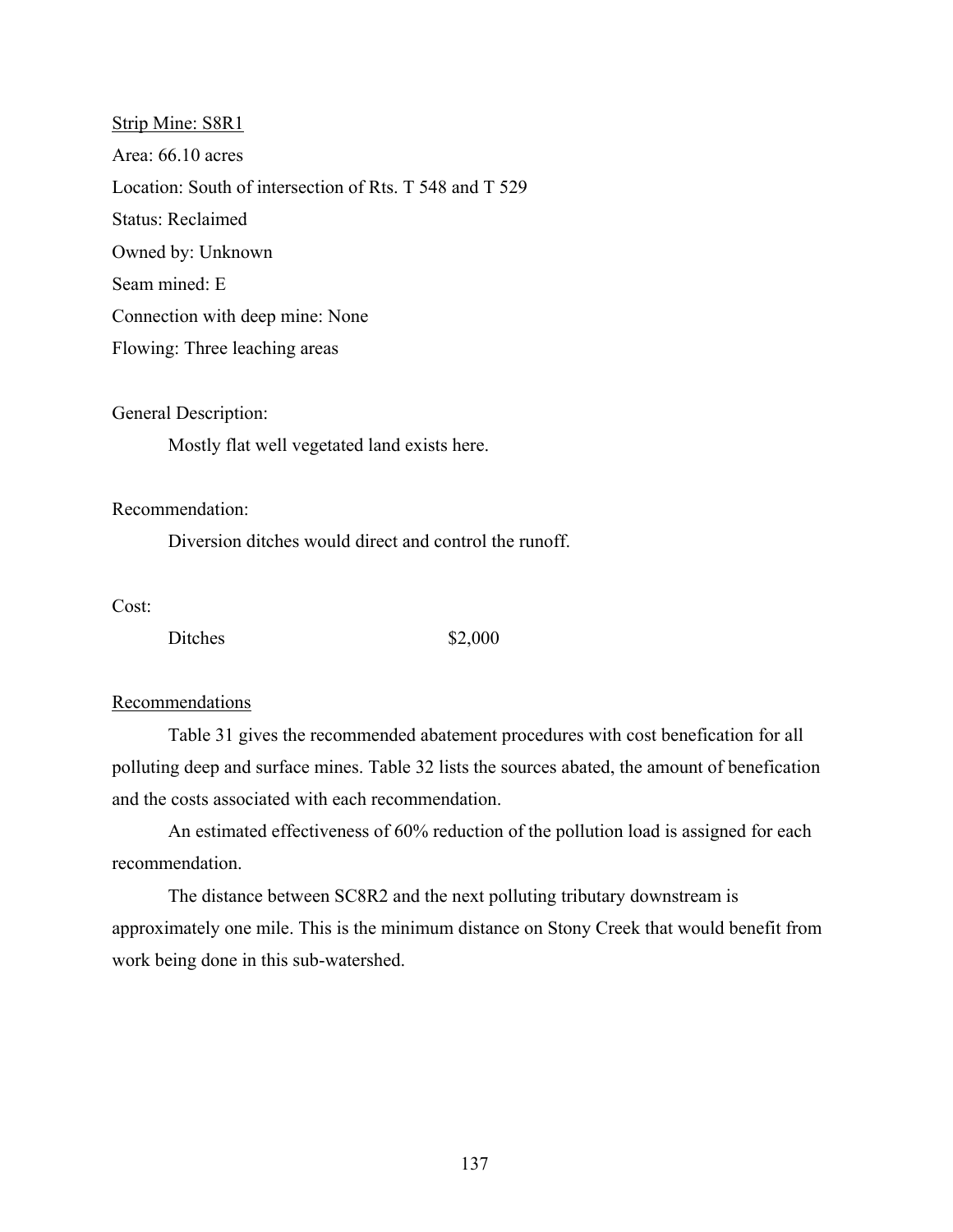# Recommended Abatement Procedures - Cost Benefication

# Sub-watershed 8R

|                             | Recommended<br>Abatement           |                | Total Costs              |                | Cost \$/Pound<br>Acid Removal |                           | Total<br>Acid | Total<br>$l$ ron             | Percent                                   |
|-----------------------------|------------------------------------|----------------|--------------------------|----------------|-------------------------------|---------------------------|---------------|------------------------------|-------------------------------------------|
| Rar<br>$\frac{1}{5}$ Number | Known<br>Sources                   | Poten-<br>tial | Known<br>Sources Sources | Poten-<br>tial | Known<br>Sources Sources      | Poten-<br>tial<br>Sources | ment<br>ppd   | Abate- Abate-<br>ment<br>ppd | of Total<br>Sub-watershed<br>Iron<br>Acid |
| S8R1                        | 66.10<br>acres of<br>strip<br>mine |                | \$.2,000                 | \$2,000        |                               | $$22.10$ $$22.10$         | 90.50 22.08   |                              | 48.91% 257.94                             |

# TABLE 32

# Benefication - Recommended Plans Sub-watershed 8R

|      | Above             | Acid        | % of Total          | Iron<br>% of Total | Total<br>Costs     | Construction         |
|------|-------------------|-------------|---------------------|--------------------|--------------------|----------------------|
| Plan | Sources<br>Abated | shed<br>bod | $Sub-water-$<br>ppd | Sub-water-<br>shed | Flowing<br>Sources | Potential<br>Sources |
| А    |                   | 90.50       | 48.91%              | 22.08 257.94       | \$2,000            | \$2,000              |

It is recommended that Plan A be initiated for this sub-watershed.

 $-138-$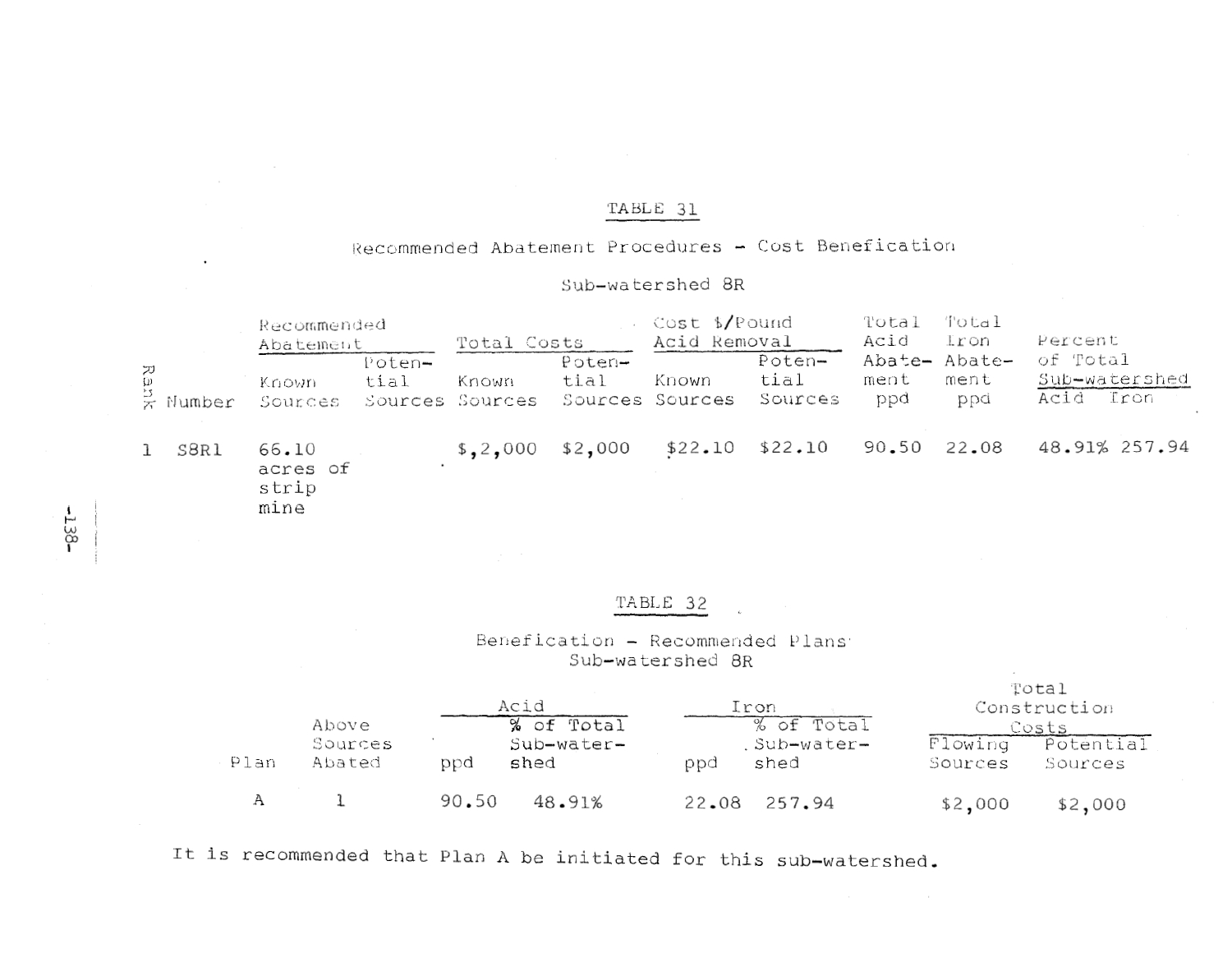# SUB-WATERSHED 11L (GLADE CHURCH RUN)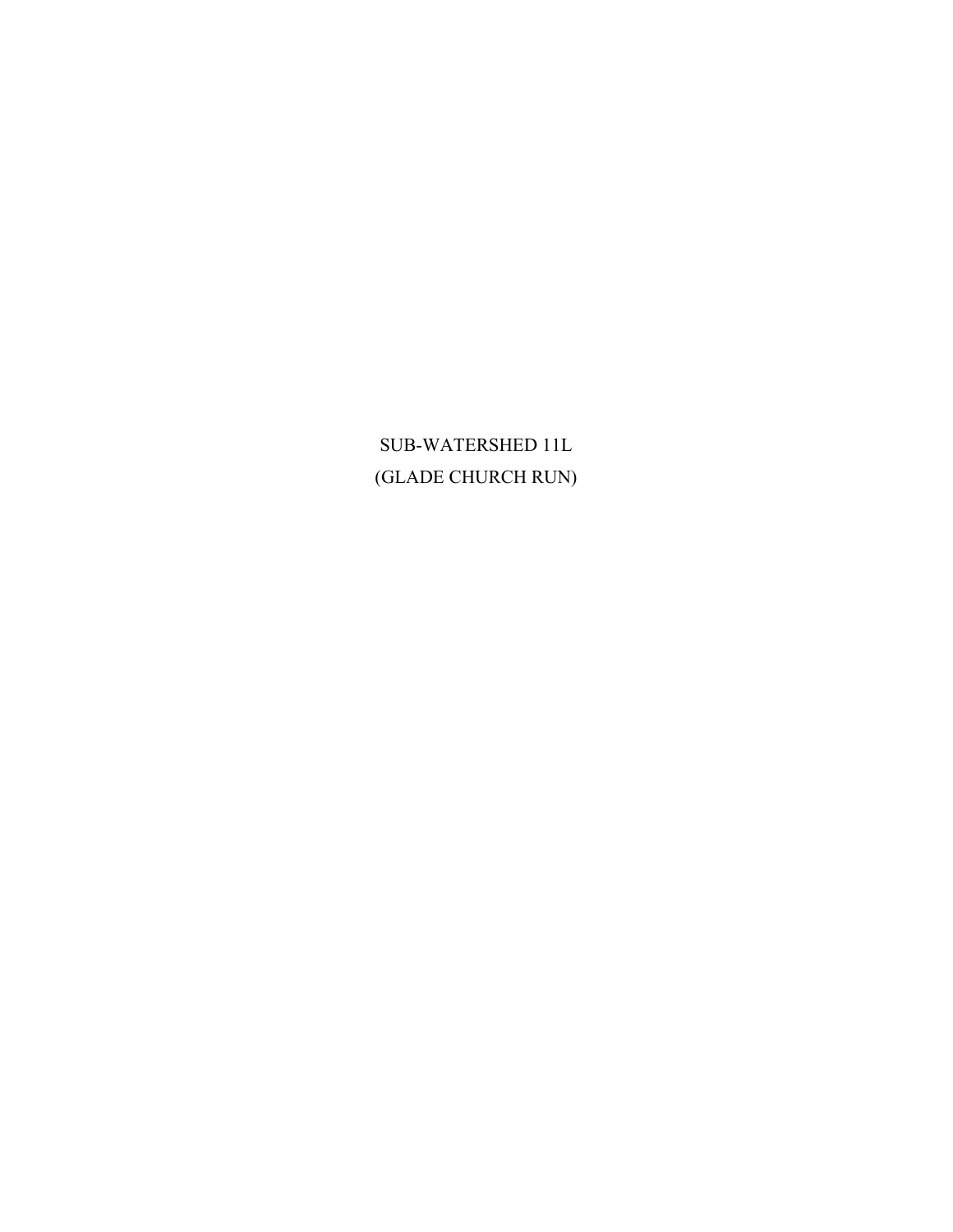# Sub-watershed 11L (Glade Church Run)

# General Discussion

This sub-watershed consists of 3.9 square miles or 2,490 acres which equal 2.8% of the total study area. It is drained by 7.8 miles of tributaries (3.32% of the total length of all watershed tributaries) and has 8.7 acres of lakes and ponds (.35% of sub-watershed land area). State records indicate 2 surface mines and no deep mines. Our field investigations find no deep mines, but 6 strip mines 3 of which have flows.

The following is a summation of the flows from the two major tributaries in this subwatershed, Glade Church Run (SC11L2) and an unnamed tributary (SC11L1) located on drawing 7119-6. The percentage that these stations contribute in pollution load and flow to the total pollution load and flow as measured at Monitoring Station SC1 on Stony Creek is also included.

|                  |               | Percent of             |
|------------------|---------------|------------------------|
|                  | Averages      | <b>Total Watershed</b> |
| pH               | 6.0           |                        |
| Net Cold Acidity | 172.89 PPD    | $.55\%$                |
| Net Hot Acidity  | 149.92 PPD    | .14%                   |
| Ferrous Iron     | 36.70 PPD     | 4.78%                  |
| Total Iron       | 270.05 PPD    | $6.04\%$               |
| Sulfate          | 4,912.70 PPD  | 2.55%                  |
| Hardness         | 18,260.11 PPD | 8.87%                  |
| Flow             | 4,698,720 GPD | 2.94%                  |

The following plate shows the location of all deep mine openings and strip mines where they exist within this sub-watershed, as well as the location of all sampling stations.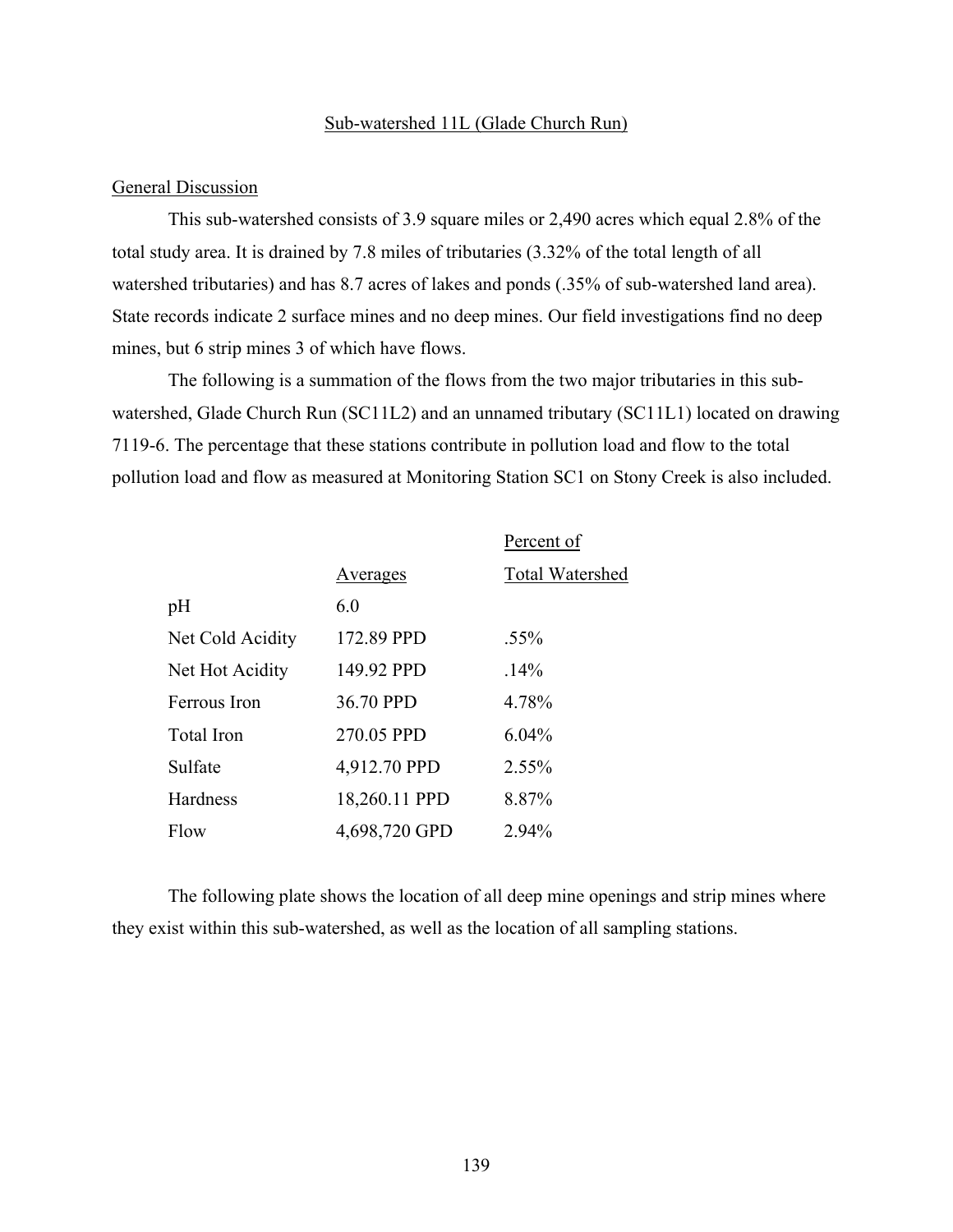# Strip Mines

The Commonwealth records indicate that there are 2 strip mines in this sub-watershed. Our field investigations locate 6 surface mines with 3 flowing. Table 33 lists the abandoned strip mines within the sub-watershed with the following information: The name of the mine or operator if known, the area and seam mined, the designation we give the mine, whether or not there is a flow, and whether it connects with a deep mine.

The total acreage of abandoned surface mines in subwatershed 11L is 212.98 acres (8.55% of the sub-watershed area).

Table 34 gives the averages of the abandoned surface mine flows. Directly under the averages are the percentages of flows and pollution load that each mine contributes to the pollution load of this sub-watershed as measured at SC11L1 and SC11L2, Glade Church Run.

Where a single surface mine has more than one flow, the averages of the flows are added together.

Following Table 34 are the descriptions of the flowing strip mines along with abatement recommendations.

# TABLE 33

### Abandoned Surface Mines

# Sub-watershed 11L

| Mine<br>Number | Name of Mine<br>or Operator | Area<br>Mined<br>(Acres) | Seam<br>Mined            | Flowing        | Connection<br>w/Deep Mine |
|----------------|-----------------------------|--------------------------|--------------------------|----------------|---------------------------|
| S11L1          | Unknown                     | 50.49                    |                          | Yes            | N <sub>0</sub>            |
| <b>S11L2</b>   | Lestor W.<br>Penrod         | 68.85                    | Upper<br>Bakers-<br>town | N <sub>0</sub> | No                        |
| S11L3          | Robert H.<br>Glessner, Jr.  | 28.46                    | <b>Brush</b><br>Creek    | N <sub>0</sub> | N <sub>0</sub>            |
| <b>S11L4</b>   | Unknown                     | 28.46                    | $\blacksquare$           | N <sub>0</sub> | N <sub>0</sub>            |
| S11L6          | Unknown                     | 29.38                    | $\blacksquare$           | Yes            | N <sub>0</sub>            |
| S11L7          | Unknown                     | 7.34                     |                          | Yes            | N <sub>0</sub>            |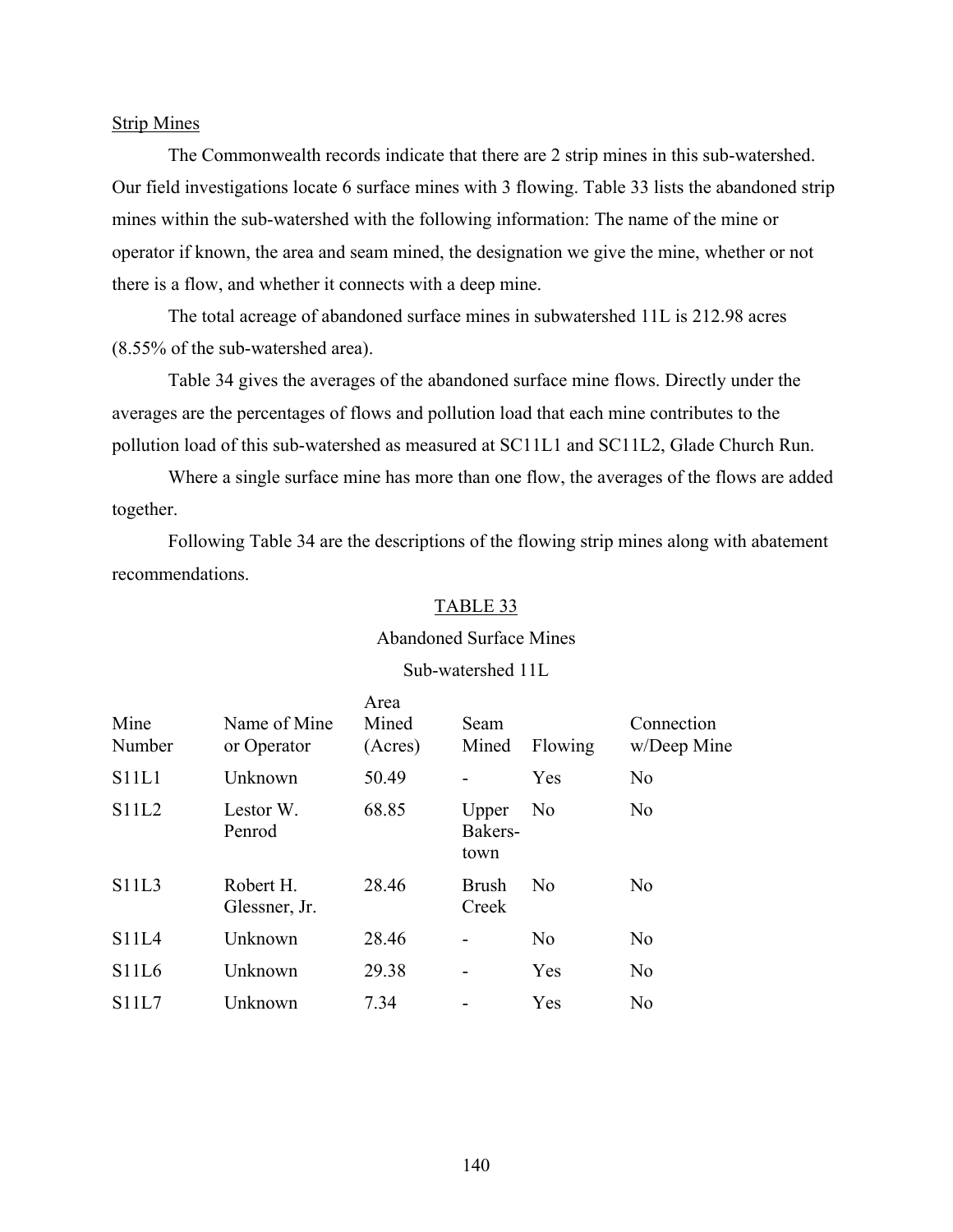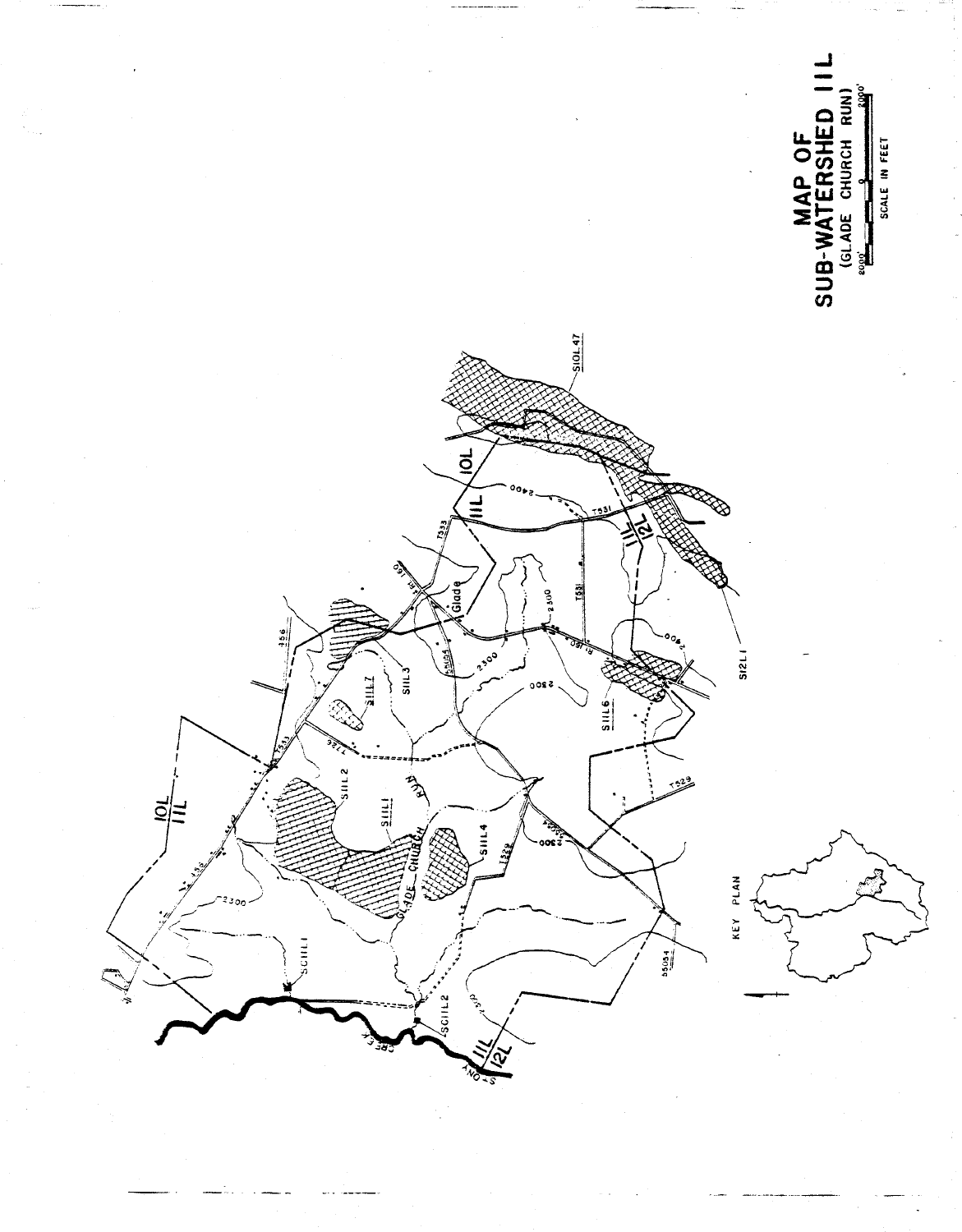$\left(\frac{1}{2}\right)$ 

# Abandoned Surface Mine Average Water Quality Data

Sub-watershed 11L

| F <sub>1</sub> ow<br>gpd            | 106,560     | 2.3%    | 139,680               | 3%         | 7,200 | 2%                      |  |
|-------------------------------------|-------------|---------|-----------------------|------------|-------|-------------------------|--|
| Hardness<br>ppd                     | ¥           |         | 3,307.9               | 18.1       | ∗     |                         |  |
| Sulfate<br>ppd                      | 117.30      | $2.4\%$ | 1,508.12              | 30.7%      | .70   | I                       |  |
| Total Iron<br>ppd                   | 1.18        | $4\%$   | 30.29                 | 11.2%      | .02   | I                       |  |
| Ferrous Iron<br>ppd                 | 1.04        | 2.8%    | 11.16                 | 30.4%      | $-10$ | $\overline{\mathbf{I}}$ |  |
| Net Hot<br>Acid<br>Ppd              | ×           |         | $\frac{6}{5}$<br>600. | 5%<br>400. | ×     |                         |  |
| Net Cold<br>Acid<br>PP <sup>d</sup> |             | j       | 137.88                | 79.8%      | $-15$ | $1\%$                   |  |
| Ed                                  |             |         |                       |            |       |                         |  |
| Mine<br>No.                         | S11L1 $7.2$ |         | S11L6 4.8             |            | 5.5   |                         |  |

 $-142-$ 

\* Not analyzed.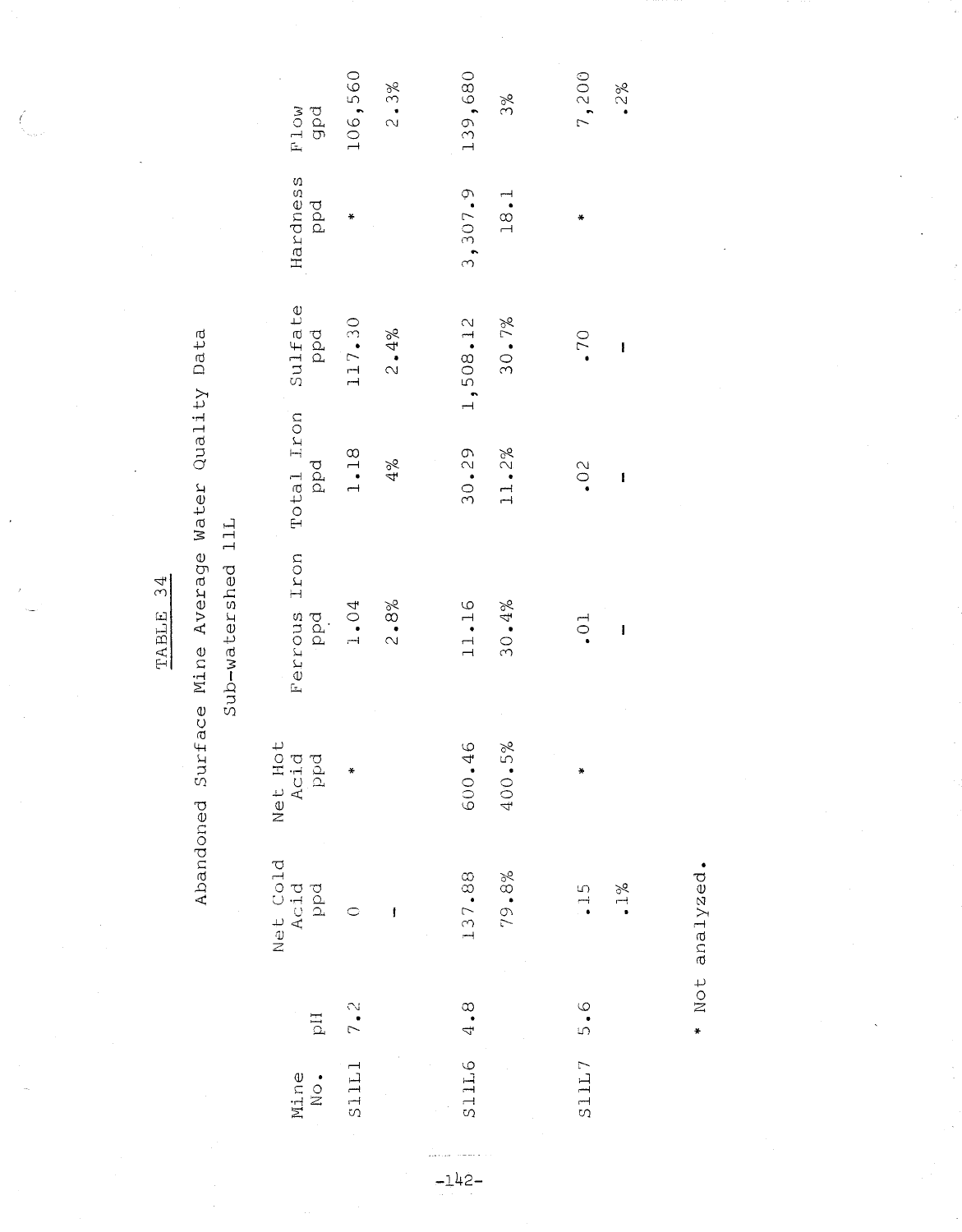Strip Mine: S11L1

Area: 50.49 acres Location: North of Rt. T 529 Status: Reclaimed Owned by: Unknown Seam mined: Unknown Connection with deep mine: None Flowing: Two leaching areas

General Description:

This swampy strip is revegetated with both trees and grasses. There is surface flow onto the strip creating erosion ditches.

Recommendation:

The water is of such quality that it creates no pollution threat. Therefore there are no recommendations for this mine.

Strip Mine: S11L6

Area: 29.38 acres Location: Adjacent to and west of Rt. 160 Status: Approximately 75% reclaimed Owned by: Unknown Seam mined: Unknown Connection with deep mine: None Flowing: Three leaching areas

General Description:

Although there are pines on approximately 75% of the area, erosion of the mine exists. The strip is graded with a settling pond at the north end, with a soda ash treatment that at the time of investigation was not in operation.

Recommendation:

A network of ditches leading to the ponds and then to the tributary should be built to direct the flow of the water and remove it from the mined area as quickly as possible. Revegetation with grass can prevent the erosion.

Cost:

| Ditches      | 5000' | \$5,000  |
|--------------|-------|----------|
| Revegetation |       | 18,000   |
|              | Total | \$23,000 |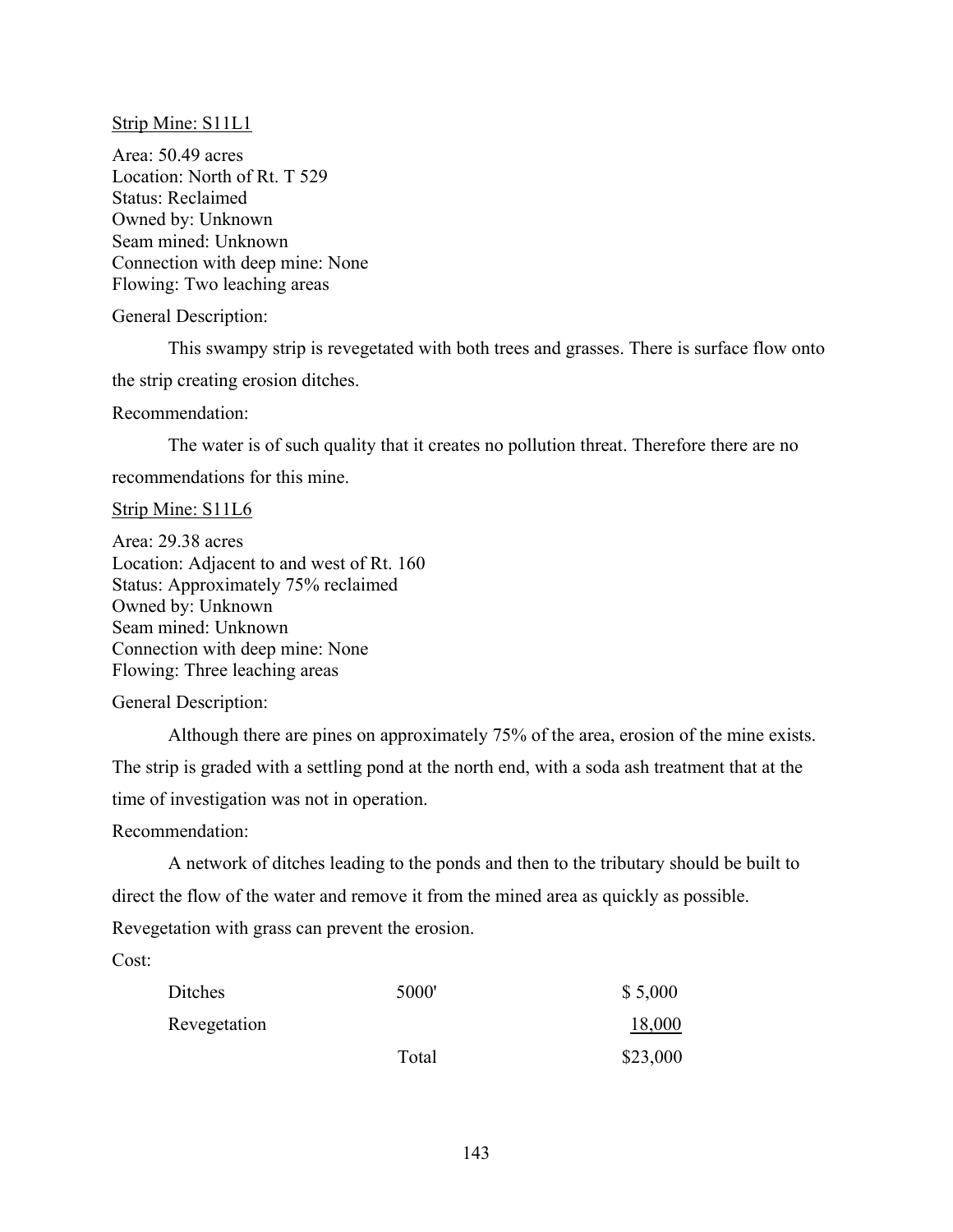Strip Mine : S11L7 Area: 7.34 acres Location: S. E. of intersection of Rts. T 726 and T 533 Status: Reclaimed Owned by: Unknown Seam mined: Unknown Connnection with deep mine: None Flowing: One leaching area.

General Description:

This is a grass covered smooth sloped strip except for ponds at the southern end where leaching occurs.

Recommendation:

A ditch between the ponds is necessary to eliminate leaching. It should then be continued to follow the natural drainage to a nearby tributary.

Cost:

| Ditch                 | 1000' | \$1,000 |
|-----------------------|-------|---------|
| Clearing and grubbing |       | 1,200   |
|                       | Total | \$2,200 |

# **Recommendations**

Table 35 gives recommendations for the polluting surface mine accompanied with estimated costs.

An estimated effectiveness of 60% reduction of the pollution load is assigned for this recommendation.

Table 36 lists the source abated, the amount of benefication and the cost associated with each plan.

The distance from station SC11L2 to the next polluting tributary downstream, SC10L1, is 1.46 miles. This is the minimum distance on Stony Creek that would benefit from Glade Church Run becoming a clean stream.